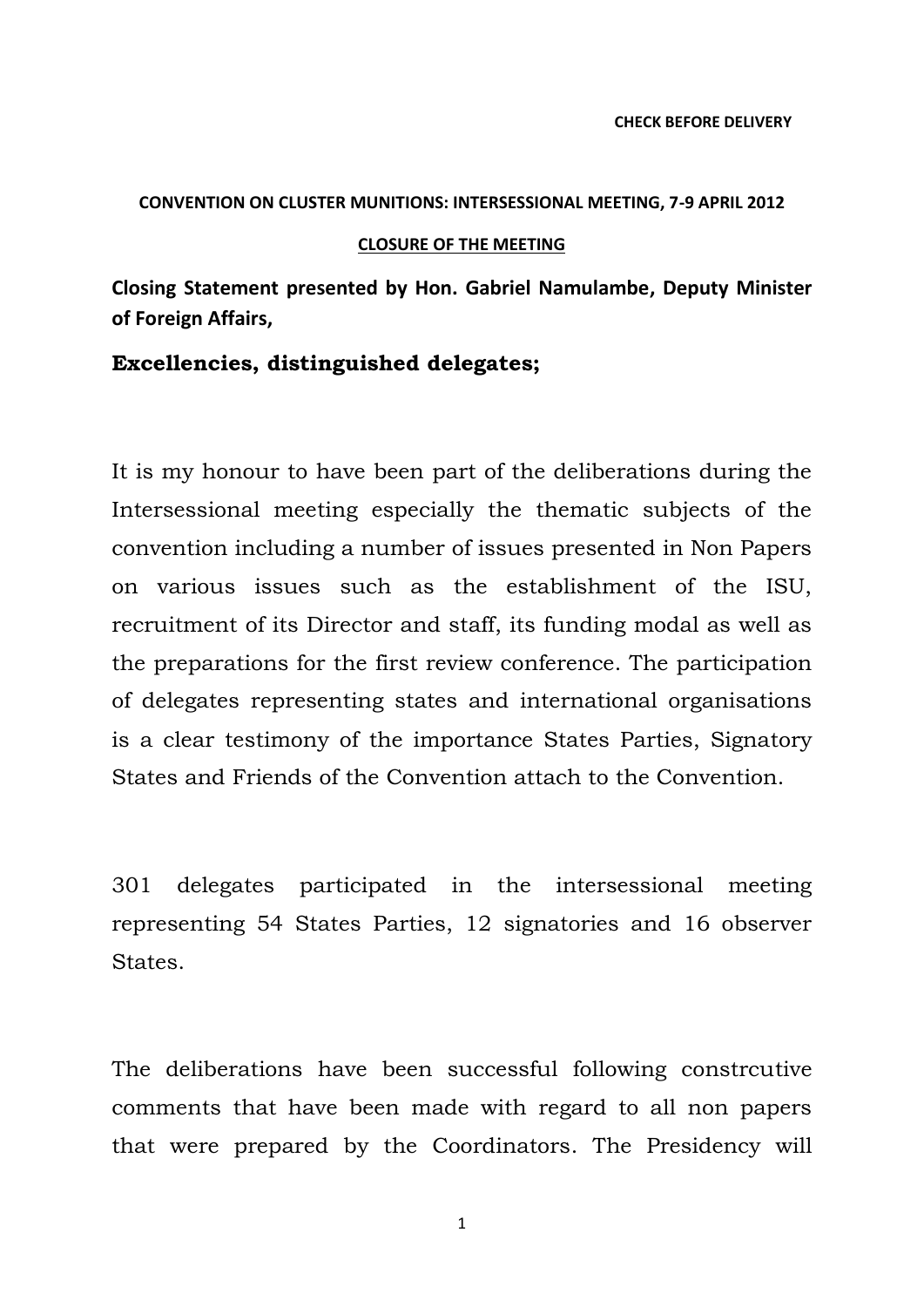ensure they are all considered and taken on board as we prepare for the 5MSP

# **Excellencies, distinguished delegates;**

The information we have received so far is important and a sign that the convention is on course and therefore, there is need for us to remain committed so that we achieve the ultimate objective of the Convention. As I had indicated in my opening remarks the information we have received will form the basis on which the San Jose report will be prepared which will be submitted by Zambia as President of the 4MSP. All thematic Coordinators will be invited to provide additional information based on their own consultations and analysis. A draft version will be made avaialble to all States and other stakeholders for review and factual corrections before going to print.

At this juncture, I wish to reteriate the statements made by some of you on challenges of accession or ratification. Indeed, there is a lot of good will for support out there that could be taken advantage of to ensure that the process of accession and ratification is simple and with very little administrative and bureaucratic challenges. I can assure you that you can count on us as well as the interim ISU, the ICRC and CMC who are more than willing to help and I urge those States that are in the

2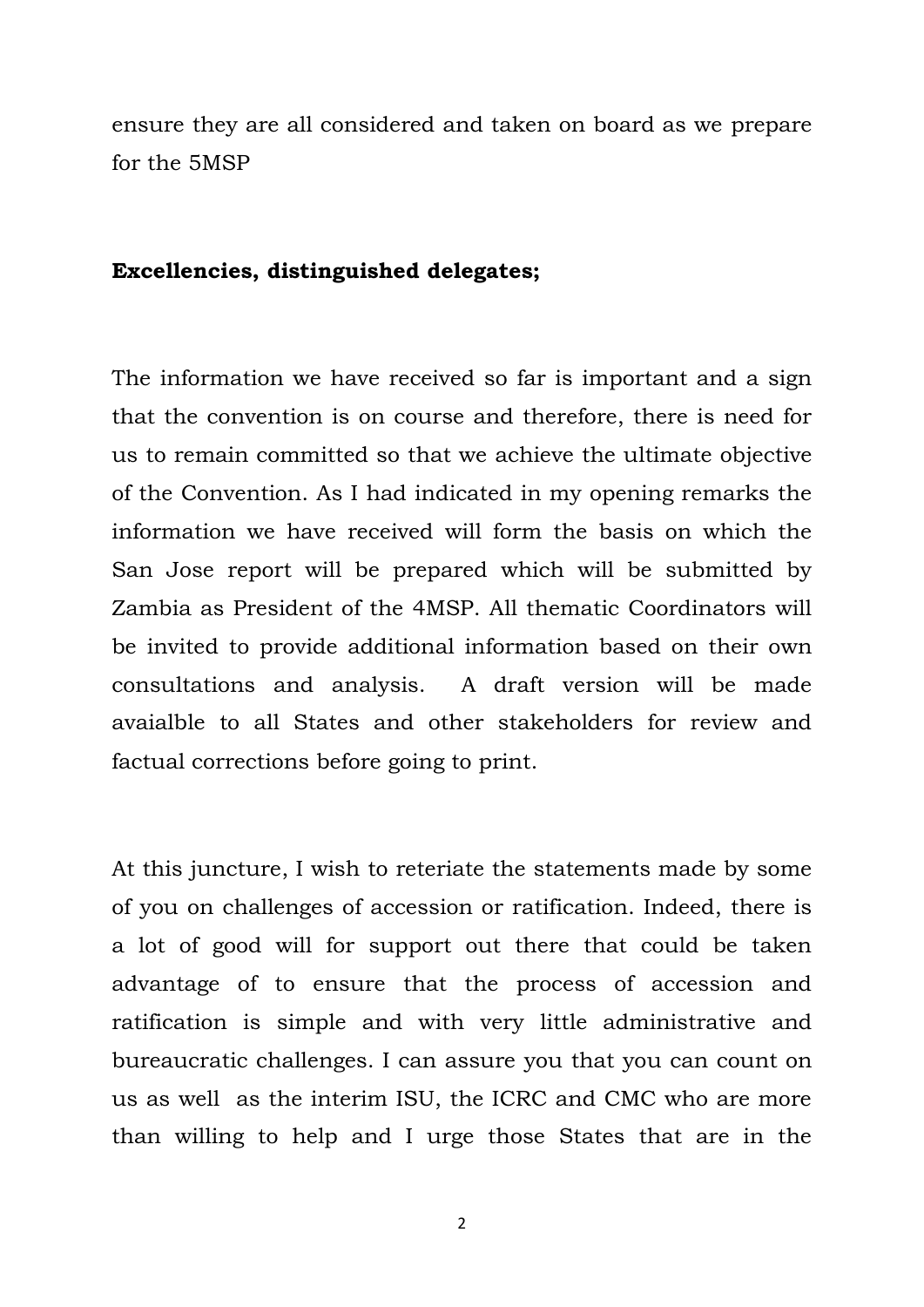process of accession and ratification to make use of these partners.

# **Excellencies, distinguished delegates;**

It is gratifying to learn that since the 4MSP, we have witnessed the compliance by States such as Norway who have complied with Article 4, FYR Macedonia, the UK and Denmark with Article 3 and also Ecuador who announced the introduction of a new national legislation which will give effect to the CCM. I am equally happy that South Africa and Madagascar informed us that the process of ratification has reached an advanced stage. We expect more ratifications before the 5MSP given the various consultations held since September, 2013.

Let me conclude by congratulating all States Parties, signatory States, Civil Society orgnaisations and friends of the Convetion for their valuable contributions during the Intersessional Meeting. It is my sincere hope that what we discussed and agreed to during the Intersessional meeting will be realised by the time we convene at the 5MSP in San Jose, in September. I wish to also urge all the States Parties with obligations under this Convetion to expedite their processes in order to reach a cluster munitions free world.